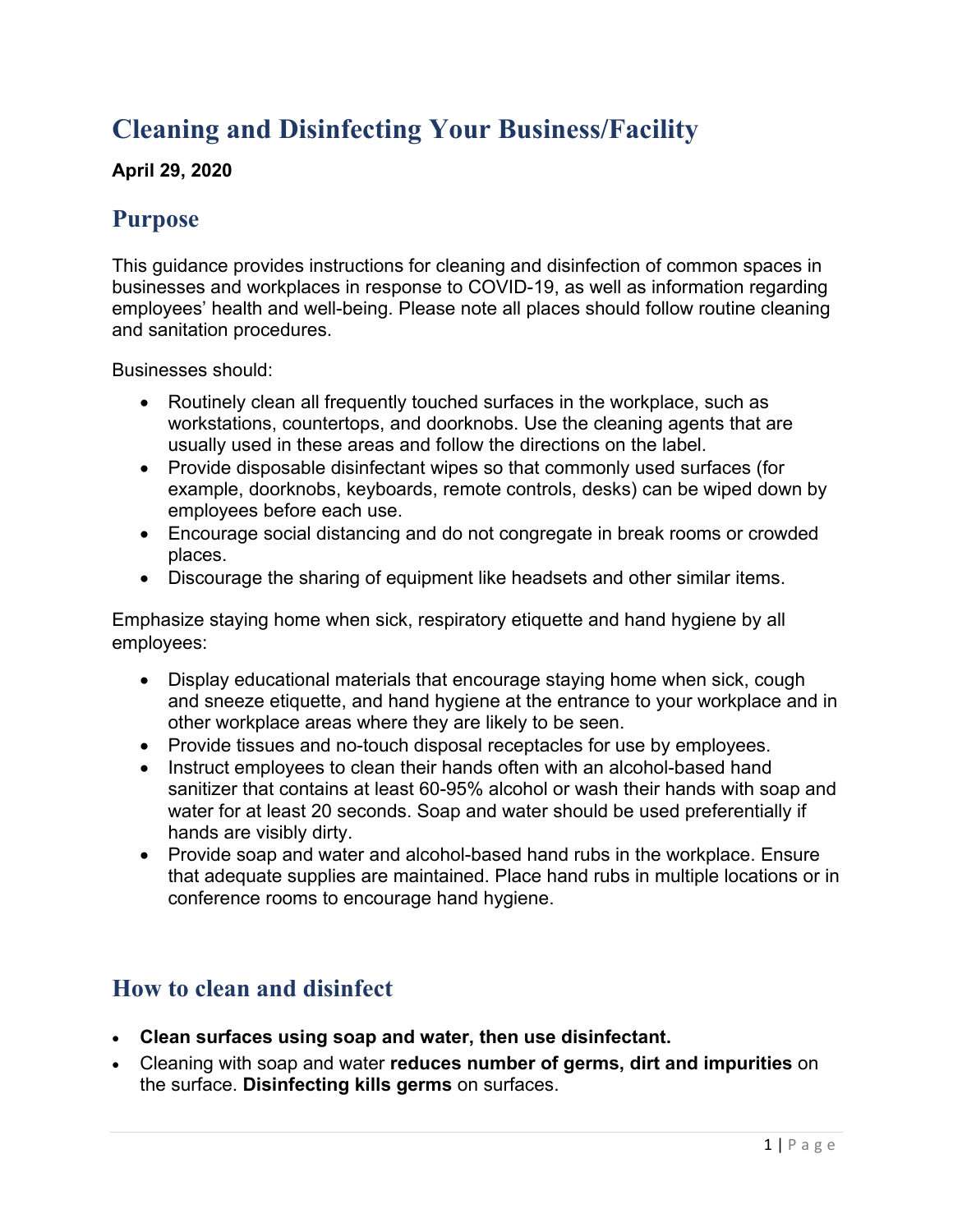- Practice routine cleaning and disinfection of frequently touched surfaces.
	- $\circ$  More frequent cleaning and disinfection may be required based on level of use.
	- $\circ$  Surfaces and objects in public places, such as shopping carts and point of sale keypads should be cleaned and disinfected before each use.
- High touch surfaces include: Tables, doorknobs, light switches, countertops, handles, desks, phones, keyboards, toilets, faucets, sinks, etc.

#### **Disinfect**

• **Recommend use of [EPA-registered household disinfectant.](https://www.epa.gov/pesticide-registration/list-n-disinfectants-use-against-sars-cov-2) Follow the instructions on the label** to ensure safe and effective use of the product.

Many products recommend:

- $\circ$  Keeping surface wet for a period of time (see product label)
- $\circ$  Precautions such as wearing gloves and making sure you have good ventilation during use of the product.
- **Diluted household bleach solutions may also be used** if appropriate for the surface.
	- $\circ$  Check the label to see if your bleach is intended for disinfection, and ensure the product is not past its expiration date. Some bleaches, such as those designed for safe use on colored clothing or for whitening may not be suitable for disinfection.
	- $\circ$  Unexpired household bleach will be effective against coronaviruses when properly diluted.

**Follow manufacturer's instructions** for application and proper ventilation. Never mix household bleach with ammonia or any other cleanser. **Leave solution** on the surface for **at least 1 minute.**

**To make a bleach solution**, mix:

- $\circ$  5 tablespoons (1/3rd cup) bleach per gallon of water OR
- $\circ$  4 teaspoons bleach per quart of water
- Bleach solutions will be effective for disinfection up to 24 hours.
- **Alcohol solutions with at least 70% alcohol may also be used.**

#### **Soft surfaces**

For soft surfaces such as **carpeted floor, rugs, and drapes**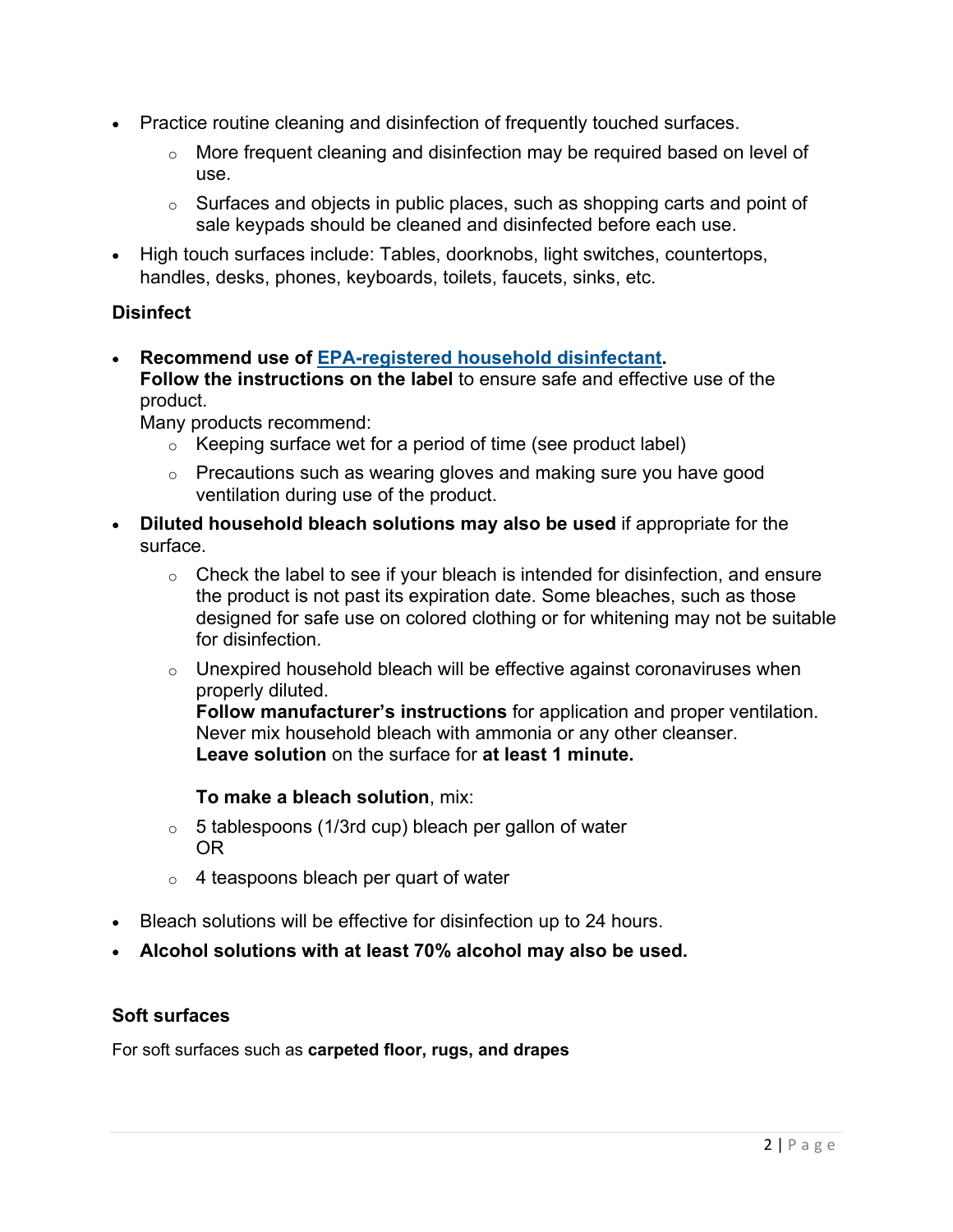- **Clean the surface using soap and water** or with cleaners appropriate for use on these surfaces.
- **Launder items** (if possible) according to the manufacturer's instructions. Use the warmest appropriate water setting and dry items completely.

OR

• **Disinfect with an EPA-registered household disinfectant.** [These disinfectants](https://www.epa.gov/pesticide-registration/list-n-disinfectants-use-against-sars-cov-2) meet EPA's criteria for use against COVID-19.

#### **Electronics**

For electronics, such as **tablets, touch screens, keyboards, remote controls, and ATM machines**

- Consider putting a **wipeable cover** on electronics.
- **Follow manufacturer's instruction** for cleaning and disinfecting.
	- o If no guidance, **use alcohol-based wipes or sprays containing at least 70% alcohol**. Dry surface thoroughly.

#### **Laundry**

For clothing, towels, linens and other items:

- Launder items according to the manufacturer's instructions. **Use the warmest appropriate water setting** and dry items completely.
- **Wear disposable gloves** when handling dirty laundry from a person who is sick.
- Dirty laundry from a person who is sick **can be washed with other people's items**.
- **Do not shake** dirty laundry.
- Clean and **disinfect clothes hampers** according to guidance above for surfaces.
- Remove gloves, and **wash hands right away**.

### **Cleaning and disinfecting your business or facility if someone is sick**

- **Close off areas** used by the person who is sick.
	- $\circ$  Companies do not necessarily need to close operations, if they can close off affected areas.
- **Open outside doors and windows and use ventilating fans** to increase air circulation in the area.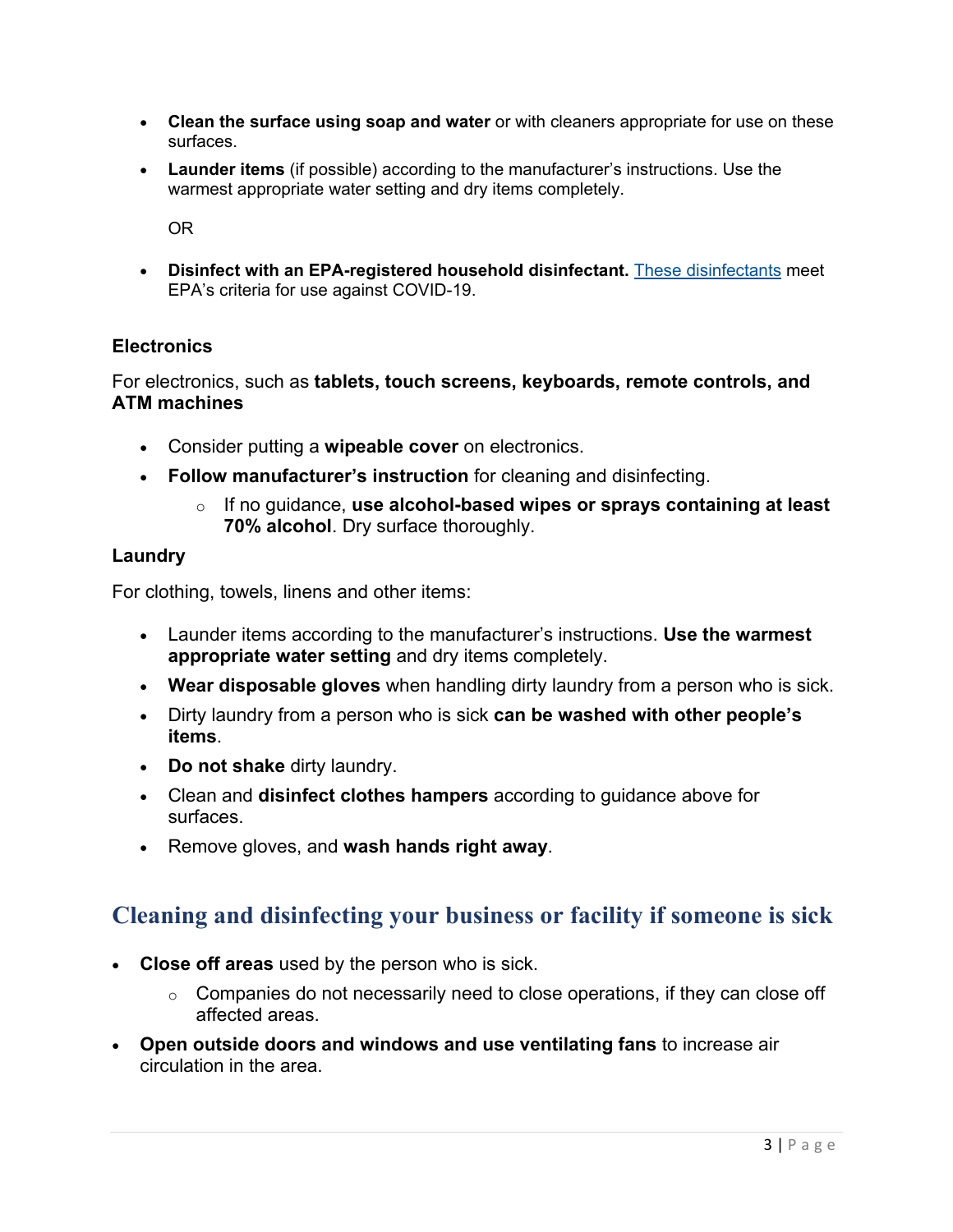- **Wait 24 hours** before you clean or disinfect. If 24 hours is not feasible, wait as long as possible.
- Clean and disinfect **all areas used by the person who is sick**, such as offices, bathrooms, common areas, shared electronic equipment like tablets, touch screens, keyboards, remote controls, and ATM machines.
- Once area has been **appropriately disinfected**, it **can be opened for use**.
	- o **Workers without close contact** with the person who is sick can return to work immediately after disinfection.
- If **more than 7 days** since the person who is sick visited or used the facility, additional cleaning and disinfection is not necessary.
	- $\circ$  Continue routine cleaning and disinfection. This includes everyday practices that businesses and communities normally use to maintain a healthy environment.

## **Cleaning and disinfecting outdoor areas**

- Outdoor areas, like **playgrounds in schools and parks** generally require **normal routine cleaning**, but **do not require disinfection.**
	- $\circ$  Do not spray disinfectant on outdoor playgrounds- it is not an efficient use of supplies and is not proven to reduce risk of COVID-19 to the public.
	- $\circ$  High touch surfaces made of plastic or metal, such as grab bars and railings should be cleaned routinely.
	- $\circ$  Cleaning and disinfection of wooden surfaces (play structures, benches, tables) or groundcovers (mulch, sand) is not recommended.
- **Sidewalks and roads should not be disinfected.**
	- $\circ$  Spread of COVID-19 from these surfaces is very low and disinfection is not effective.

## **When Cleaning**

- **Regular cleaning staff** can clean and disinfect community spaces.
	- $\circ$  Ensure they are trained on appropriate use of cleaning and disinfection chemicals.
- **Wear disposable gloves and gowns for all tasks in the cleaning process, including handling trash**.
	- o Additional personal protective equipment (PPE) might be required based on the cleaning/disinfectant products being used and whether there is a risk of splash.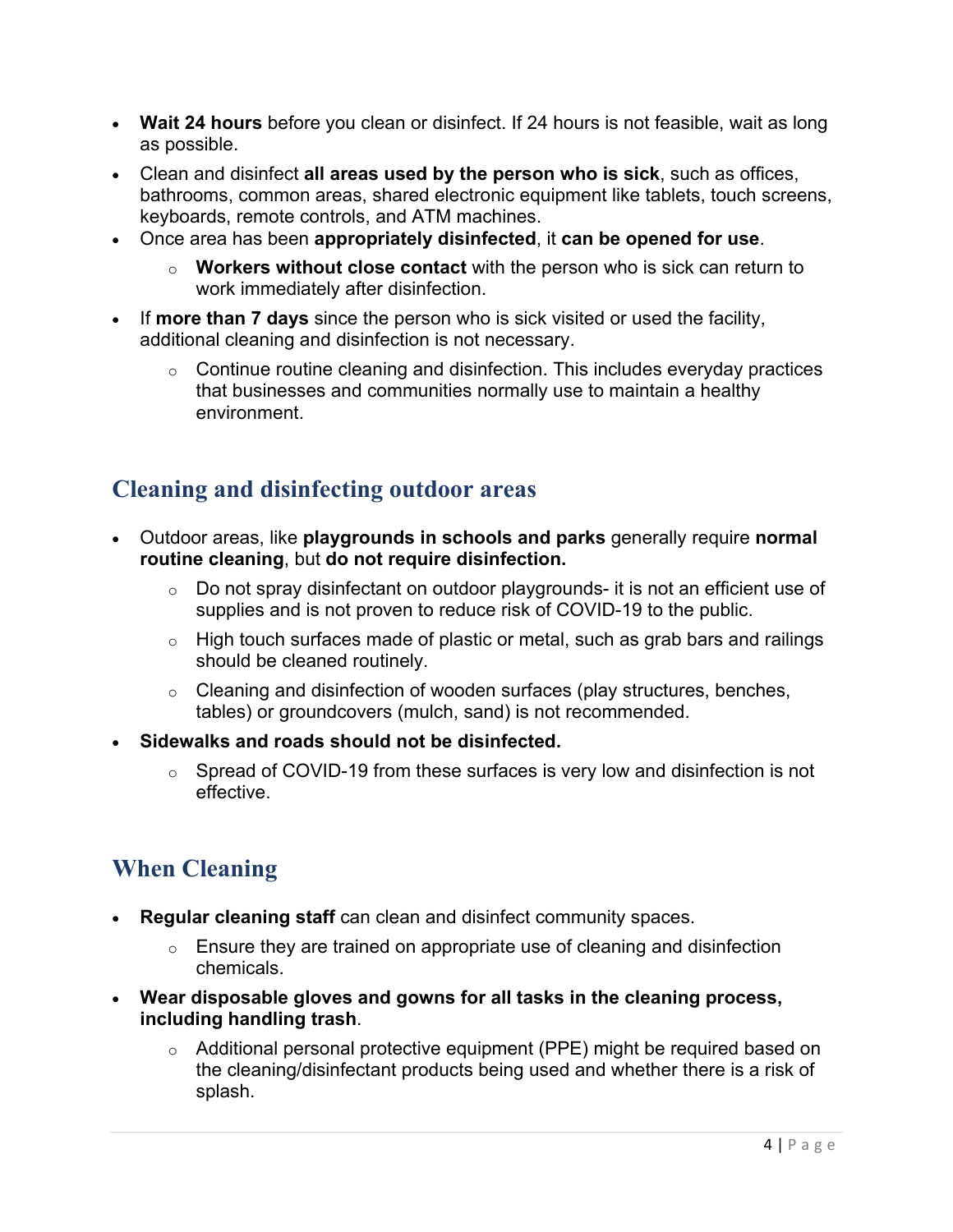- $\circ$  Gloves and gowns should be removed carefully to avoid contamination of the wearer and the surrounding area.
- **Wash your hands often** with soap and water for 20 seconds.
	- $\circ$  Always wash immediately after removing gloves and after contact with a person who is sick.
		- $\circ$  Hand sanitizer: If soap and water are not available and hands are not visibly dirty, an alcohol-based hand sanitizer that contains at least 60% alcohol may be used. However, if hands are visibly dirty, always wash hands with soap and water.
- **Additional key times to wash hands** include:
	- o After blowing one's nose, coughing, or sneezing.
	- o After using the restroom.
	- o Before eating or preparing food.
	- $\circ$  After contact with animals or pets.
	- $\circ$  Before and after providing routine care for another person who needs assistance (e.g., a child).

### **Additional Considerations for Employers**

- **Educate workers** performing cleaning, laundry, and trash pick-up to recognize the symptoms of COVID-19.
- Provide instructions **on what to do if they develop [symptoms](https://www.cdc.gov/coronavirus/2019-ncov/about/symptoms.html) within 14 days** after their last possible exposure to the virus.
- Develop **policies for worker protection and provide training** to all cleaning staff on site prior to providing cleaning tasks.
	- $\circ$  Training should include when to use PPE, what PPE is necessary, how to properly don (put on), use, and doff (take off) PPE, and how to properly dispose of PPE.
- Ensure workers are **trained on the hazards of the cleaning chemicals** used in the workplace in accordance with OSHA's Hazard Communication standard [\(29 CFR](https://www.osha.gov/laws-regs/regulations/standardnumber/1910/1910.1200)  [1910.1200\)](https://www.osha.gov/laws-regs/regulations/standardnumber/1910/1910.1200).
- **Comply** with OSHA's standards on Bloodborne Pathogens [\(29 CFR 1910.1030\)](https://www.osha.gov/laws-regs/regulations/standardnumber/1910/1910.1030), including proper disposal of regulated waste, and PPE [\(29 CFR 1910.132\)](https://www.osha.gov/laws-regs/regulations/standardnumber/1910/1910.132).